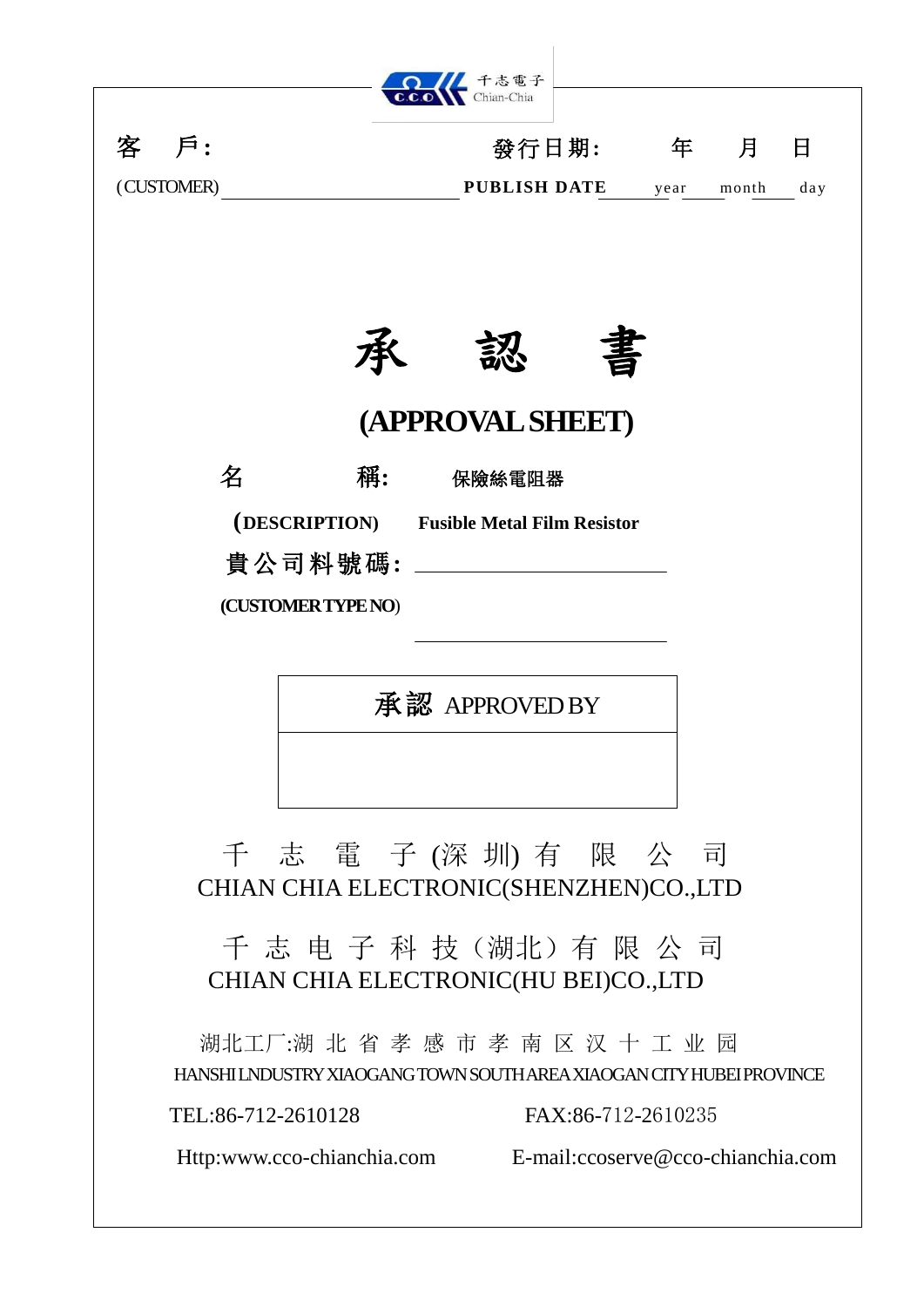| 公司名稱                |                |                                             | 千志 电子科技(湖北)有限公司                    |      |          |  |  |  |
|---------------------|----------------|---------------------------------------------|------------------------------------|------|----------|--|--|--|
| <b>Company Name</b> |                | <b>CHIAN CHIA ELECTRONIC(HU BEI)CO.,LTD</b> |                                    |      |          |  |  |  |
| 쀼<br>名              |                |                                             | 保險絲電阻器                             |      |          |  |  |  |
| <b>Product Name</b> |                |                                             | <b>Fusible Metal Film Resistor</b> |      |          |  |  |  |
| 版 本                 | $A/0$ 版        | 制定日期                                        | 2016年05月30日                        | 頁數   | $13 - 1$ |  |  |  |
| <b>Version</b>      |                | <b>Enactment Date</b>                       | May 30, 2016                       | Page |          |  |  |  |
| 般事項                 | <b>General</b> |                                             |                                    |      |          |  |  |  |

## 1.1 適用 Scope

本承認書適用於 千志电子科技(湖北)有限公司 製造之[保險絲電阻器],符合環境關聯物質要求

## 之 RoHS 測試。

This specification is available for Fusible Metal Film Resistor manufactured by CHIAN CHIA ELECTRONIC(HU BEI)CO.,LTD, it accords with RoHS test of Environment related substance requirement。

1.2 形名(例) Type designation (example)

依使用種類、額定電力、公稱電阻值、容許誤差及型狀而區別,其構造如下。

The type designation shall be in the following form and as specified.



## 1.3 額定電力 Rated power

額定電力係應在周圍溫度 70℃可以連續負載的最大電力, 如表-1;但周圍溫度如超過 70℃

時之額定電力則依圖一的電力遞減曲線實施。

Rated power is maximum power which can be continuously loaded at specified ambient temperature 70℃,as Table-1;however when the ambient temperature exceeds 70℃,rated power should be determine from the derating curve of Fig.1.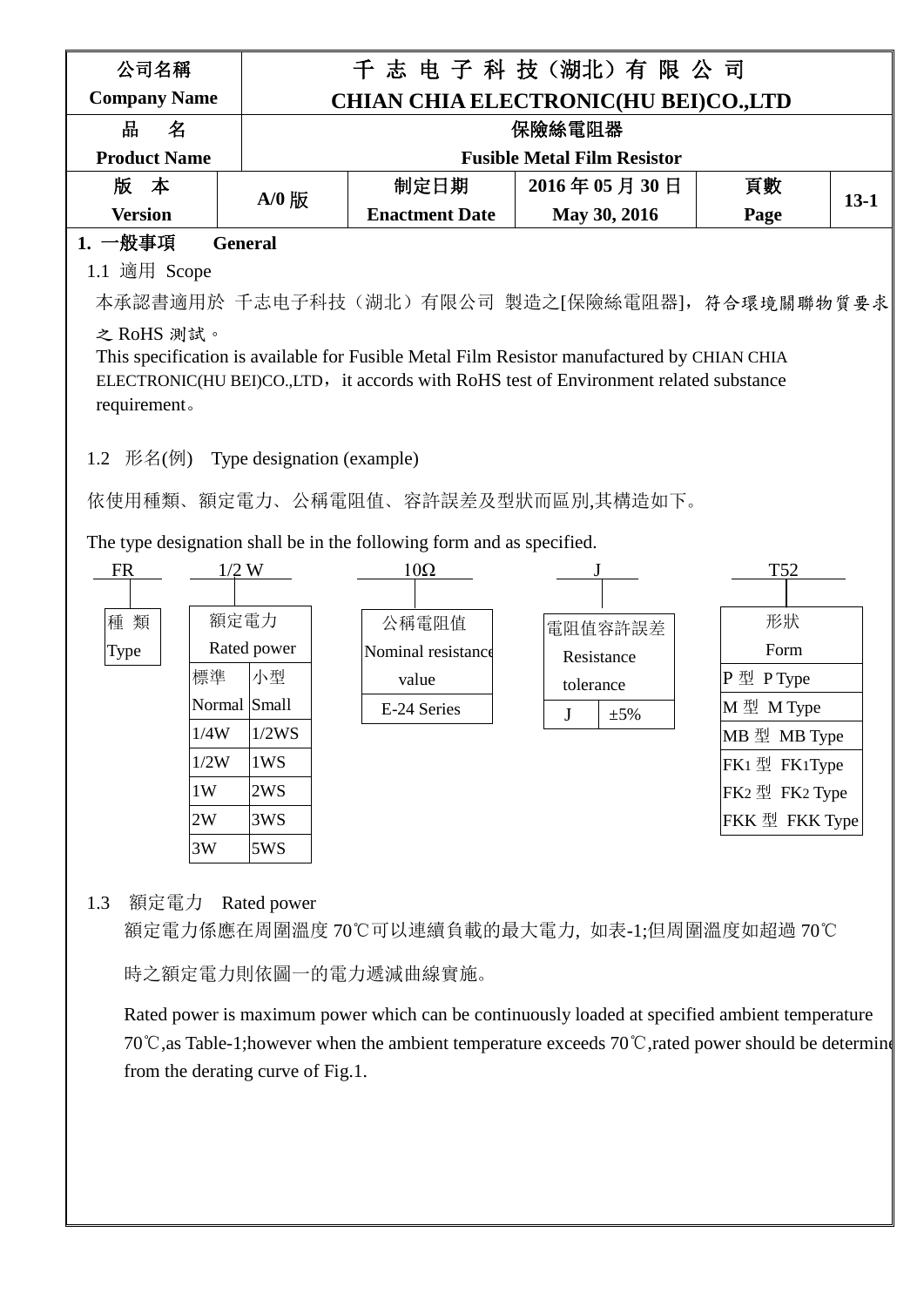

額定電壓係指對應於額定電力的直流或交流(商用頻率之有效值)的電壓,由下式求得。

 The rated voltage shall be the D.C. or A.C.(R.M.S. at power frequency) voltage which corresponds the rated power and the value of which is calculated from the formula below.

E= $\sqrt{P^{\times}R}$  Where E: 定格電壓 Rated voltage(V) P: 定格電力 Rated power(W) R: 公稱電阻值 Nominal resistance(Ω) 使用溫度 Operating Temperature Range:-55℃~+155℃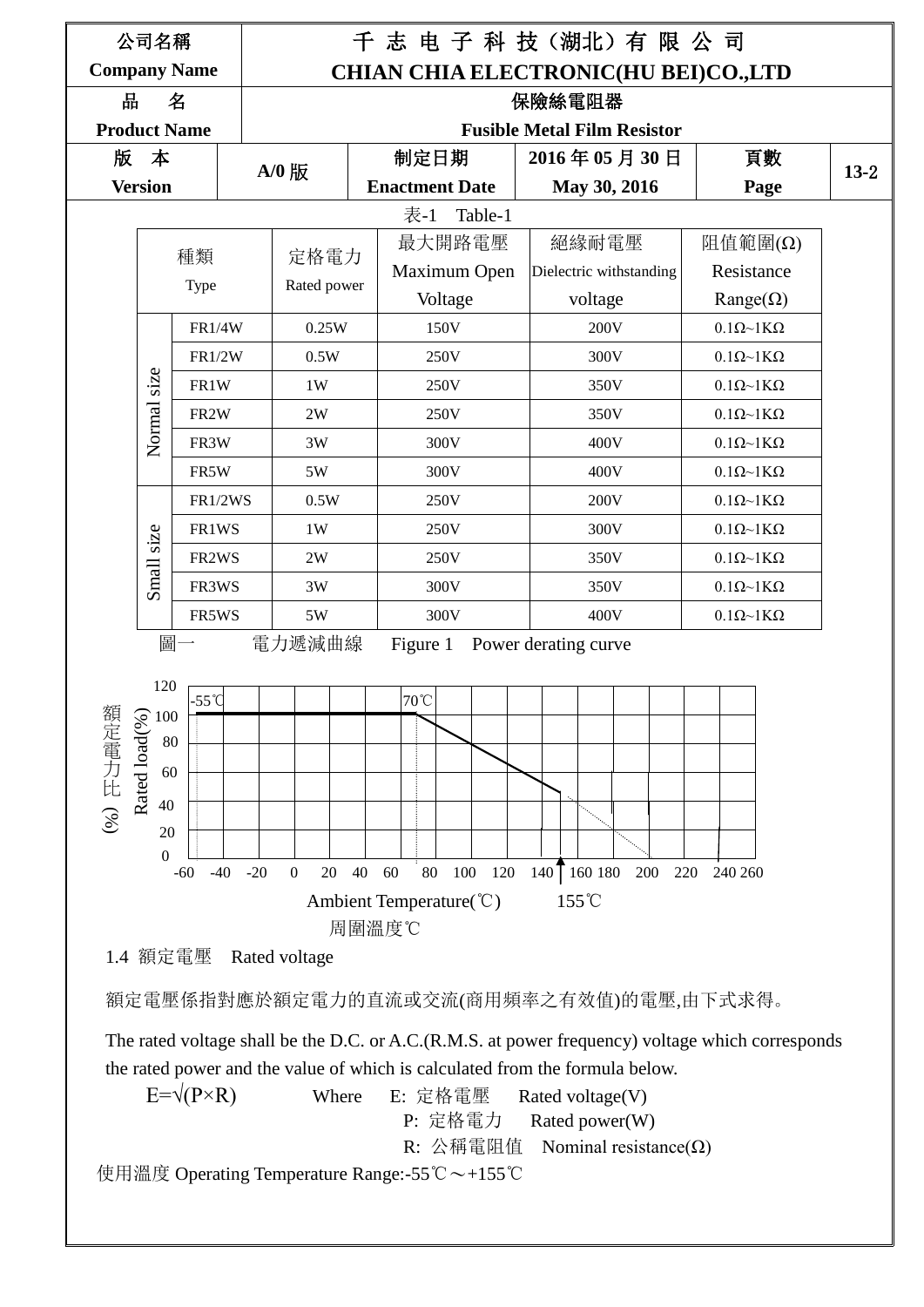|                | 公司名稱                                                                                                                                                                                                                                                                                                  |               |                                    | 千志 电子科技(湖北)有限公司                                                             |      |        |  |  |  |  |
|----------------|-------------------------------------------------------------------------------------------------------------------------------------------------------------------------------------------------------------------------------------------------------------------------------------------------------|---------------|------------------------------------|-----------------------------------------------------------------------------|------|--------|--|--|--|--|
|                | <b>Company Name</b>                                                                                                                                                                                                                                                                                   |               |                                    | <b>CHIAN CHIA ELECTRONIC(HU BEI)CO.,LTD</b>                                 |      |        |  |  |  |  |
|                | 쀼<br>名                                                                                                                                                                                                                                                                                                |               |                                    | 保險絲電阻器                                                                      |      |        |  |  |  |  |
|                | <b>Product Name</b>                                                                                                                                                                                                                                                                                   |               | <b>Fusible Metal Film Resistor</b> |                                                                             |      |        |  |  |  |  |
|                | 版本                                                                                                                                                                                                                                                                                                    | $A/0$ 版       | 制定日期                               | 2016年05月30日                                                                 | 頁數   | $13-3$ |  |  |  |  |
|                | <b>Version</b>                                                                                                                                                                                                                                                                                        |               | <b>Enactment Date</b>              | May 30, 2016                                                                | Page |        |  |  |  |  |
| 2.1<br>2.2     | 2. 構造<br><b>Construction</b><br>外形尺寸<br><b>External dimensions</b><br>參照本承認書的 [5. 外形尺寸]。<br>The dimensions shall be satisfied with [5. External dimensions].<br>構造圖<br>Structure diagram<br>FUS 系列之保險絲電阻器係按下表的材料而構成:<br>The construction of resistor (FUS series) shall be as follows:<br>2<br>4<br>5 |               |                                    |                                                                             |      |        |  |  |  |  |
| 號碼<br>NO       | 構造名稱                                                                                                                                                                                                                                                                                                  |               |                                    | 容<br>內                                                                      |      |        |  |  |  |  |
|                | Item                                                                                                                                                                                                                                                                                                  |               |                                    | Material                                                                    |      |        |  |  |  |  |
| 1              | 基體磁器                                                                                                                                                                                                                                                                                                  |               | 使用高含鋁量的磁器棒。                        |                                                                             |      |        |  |  |  |  |
|                | Ceramic core                                                                                                                                                                                                                                                                                          |               | High alumina ceramic is used.      |                                                                             |      |        |  |  |  |  |
| $\overline{2}$ | 電阻體                                                                                                                                                                                                                                                                                                   |               | 電阻體的成份係使用金屬皮膜。                     |                                                                             |      |        |  |  |  |  |
|                | <b>Resistor</b> element                                                                                                                                                                                                                                                                               |               |                                    | The resistor element shall consist of Metal Film.                           |      |        |  |  |  |  |
| 3              | 端子                                                                                                                                                                                                                                                                                                    | 鐵帽            |                                    |                                                                             |      |        |  |  |  |  |
|                | Terminal                                                                                                                                                                                                                                                                                              |               | Tinned iron cap.                   |                                                                             |      |        |  |  |  |  |
| $\overline{4}$ | 連接                                                                                                                                                                                                                                                                                                    |               | 導線對鐵帽須以電氣熔接。                       |                                                                             |      |        |  |  |  |  |
|                | Connection                                                                                                                                                                                                                                                                                            |               |                                    | The lead wire, which is plated with solder, shall be mounted to the caps by |      |        |  |  |  |  |
|                |                                                                                                                                                                                                                                                                                                       |               | welding process.                   |                                                                             |      |        |  |  |  |  |
| 5              | 導線                                                                                                                                                                                                                                                                                                    |               | 焊錫或鍍錫的導線。                          |                                                                             |      |        |  |  |  |  |
|                | Lead wire                                                                                                                                                                                                                                                                                             |               | Soldered or tinned annealed wire.  |                                                                             |      |        |  |  |  |  |
| 6              | 上塗塗裝                                                                                                                                                                                                                                                                                                  |               |                                    | 使用矽樹酯塗料。符合 UL-94V-0 不燃性規定。                                                  |      |        |  |  |  |  |
|                | Finishing painting                                                                                                                                                                                                                                                                                    |               |                                    | Silicon resin is used. Accord with UL-94V-0 Nonflammable specification.     |      |        |  |  |  |  |
| 7              | 表示                                                                                                                                                                                                                                                                                                    | 色碼。           |                                    |                                                                             |      |        |  |  |  |  |
|                | Indication                                                                                                                                                                                                                                                                                            |               | Color code.                        |                                                                             |      |        |  |  |  |  |
| 2.3            | 鐵帽端子                                                                                                                                                                                                                                                                                                  | Terminal caps |                                    |                                                                             |      |        |  |  |  |  |

鐵帽端子須確實地連接(電氣的及機械的)於電阻體上。

 The caps shall be securely connected with the resistor element electrically and mechanically. 2.4 外裝色澤 Resistor body color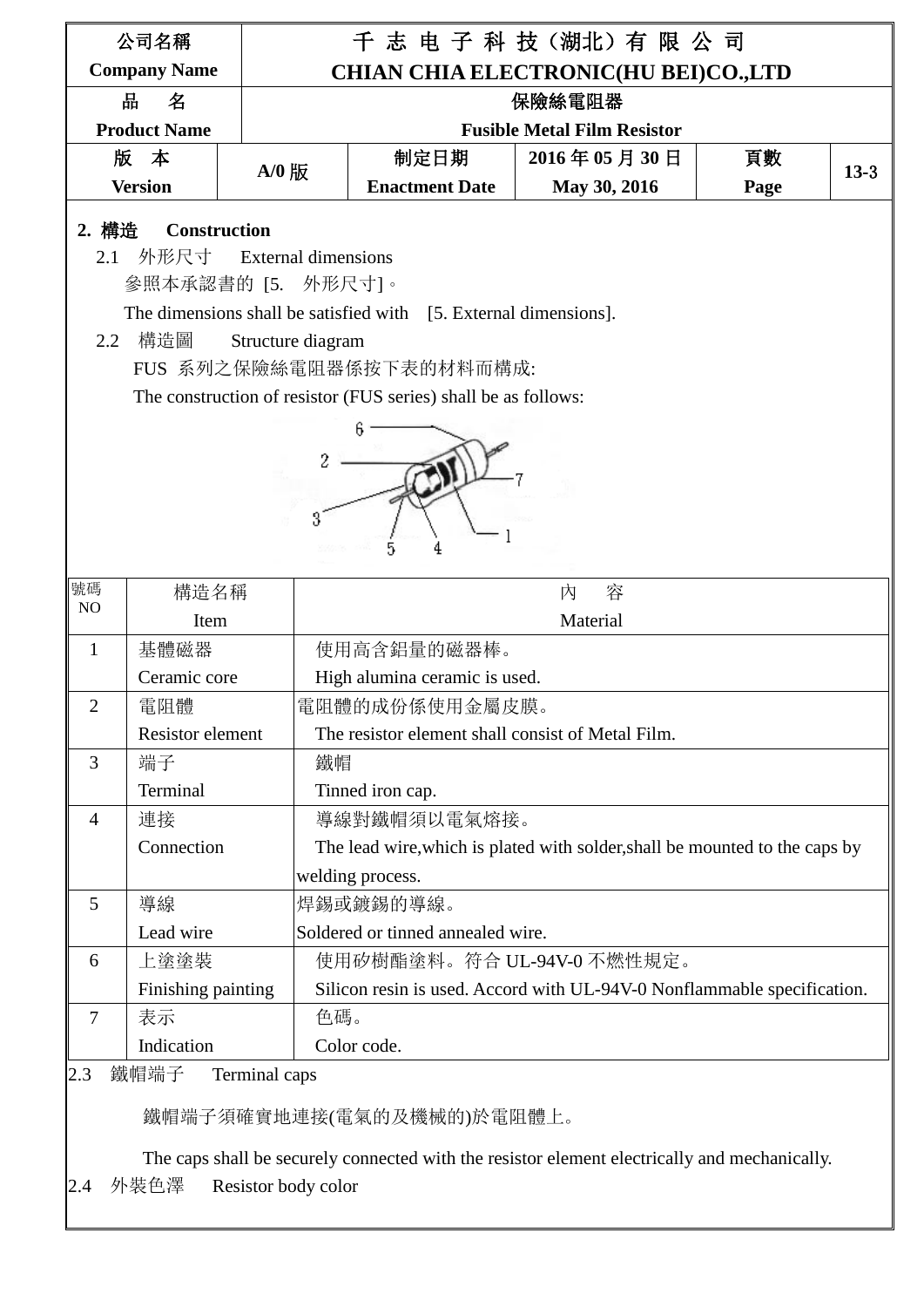| 千 志 电 子 科 技 (湖北) 有 限 公 司<br>公司名稱 |                                   |                                   |                                                         |                                                                    |               |                                                               |  |      |        |  |
|----------------------------------|-----------------------------------|-----------------------------------|---------------------------------------------------------|--------------------------------------------------------------------|---------------|---------------------------------------------------------------|--|------|--------|--|
| <b>Company Name</b>              |                                   |                                   |                                                         | <b>CHIAN CHIA ELECTRONIC(HU BEI)CO.,LTD</b>                        |               |                                                               |  |      |        |  |
| 쀼<br>名                           |                                   |                                   |                                                         | 保險絲電阻器                                                             |               |                                                               |  |      |        |  |
| <b>Product Name</b>              |                                   |                                   |                                                         |                                                                    |               | <b>Fusible Metal Film Resistor</b>                            |  |      |        |  |
| 版 本                              |                                   | $A/0$ 版                           | 制定日期                                                    |                                                                    |               | 2016年05月30日                                                   |  | 頁數   | $13-4$ |  |
| <b>Version</b>                   |                                   |                                   | <b>Enactment Date</b>                                   |                                                                    |               | May 30, 2016                                                  |  | Page |        |  |
|                                  |                                   |                                   | 表-2                                                     | Table-2                                                            |               |                                                               |  |      |        |  |
|                                  | 普通型                               | Normal size                       |                                                         | 小型化<br>Small size                                                  |               |                                                               |  |      |        |  |
| 種類 Type                          |                                   |                                   | 顏色 Color                                                | 種類 Type<br>顏色 Color                                                |               |                                                               |  |      |        |  |
| FR1/4W, FR1/2W,                  |                                   |                                   | 灰色                                                      | FR1/2WS, FR1WS,<br>粉紅色                                             |               |                                                               |  |      |        |  |
|                                  | FR1W, FR2W,<br>Gray               |                                   |                                                         | FR2WS, FR3WS,<br>Pink                                              |               |                                                               |  |      |        |  |
|                                  | FR3W, FR5W                        |                                   |                                                         |                                                                    |               | FR5WS                                                         |  |      |        |  |
| 表示<br>2.5                        | Indication                        |                                   |                                                         |                                                                    |               |                                                               |  |      |        |  |
|                                  | 參照本承認書的 [4. 表示]。                  |                                   |                                                         |                                                                    |               |                                                               |  |      |        |  |
|                                  |                                   |                                   | The indication shall be satisfied with [4. Indication]. |                                                                    |               |                                                               |  |      |        |  |
| 特性<br>3.                         | <b>Characteristics</b>            |                                   |                                                         |                                                                    |               |                                                               |  |      |        |  |
|                                  |                                   |                                   | 表-3                                                     | Table-3                                                            |               |                                                               |  |      |        |  |
| 項目                               |                                   | 規格值                               |                                                         |                                                                    |               | 試驗方法(依據 JIS C 5202)                                           |  |      |        |  |
| Item                             |                                   | Performance                       |                                                         | Test methods (Conform to JIS C 5202)<br>Comply with 5.2<br>5.2 項參照 |               |                                                               |  |      |        |  |
| 溫度係數                             | $±200$ PPM/°C                     |                                   |                                                         |                                                                    |               | $R1-R0 \times 10^6 (PPM/C)$                                   |  |      |        |  |
| Temperature                      |                                   | $(\pm 500$ PPM/°C $\lt 1\Omega$ ) |                                                         |                                                                    |               |                                                               |  |      |        |  |
| Coefficient                      |                                   |                                   |                                                         |                                                                    |               | $R0(T1-1U)$<br>R0:室溫(T0)所測量之電阻值。                              |  |      |        |  |
|                                  |                                   |                                   |                                                         |                                                                    |               | R1:室溫+100℃(T1)後所測量之電阻值。                                       |  |      |        |  |
|                                  |                                   |                                   |                                                         |                                                                    |               | R0:Resistance value at room temp.(T0).                        |  |      |        |  |
|                                  |                                   |                                   |                                                         |                                                                    |               | $R_1$ :Resistance value at room temp.plus $100^{\circ}C(T_1)$ |  |      |        |  |
|                                  |                                   |                                   |                                                         |                                                                    |               |                                                               |  |      |        |  |
| ∥短時間過負荷                          | $±$ (1%+0.05Ω)以内。                 |                                   |                                                         |                                                                    |               | 5.5 項參照 Comply with 5.5                                       |  |      |        |  |
| Short time<br>overload           | 不得有機械的損傷。                         |                                   |                                                         |                                                                    |               | 額定電壓×2.5 倍,5 秒。                                               |  |      |        |  |
|                                  | Within $\pm (1\% + 0.05\Omega)$ . |                                   | No evidence of mechanical                               |                                                                    |               | 不可超過最高過負荷電壓(見表-1)                                             |  |      |        |  |
|                                  | damage.                           |                                   |                                                         |                                                                    |               | Rated voltage×2.5 times,5s                                    |  |      |        |  |
|                                  |                                   |                                   |                                                         |                                                                    |               | But not to exceed maximum overload voltage.                   |  |      |        |  |
|                                  |                                   |                                   |                                                         |                                                                    | (See table-1) |                                                               |  |      |        |  |
| 耐電壓                              |                                   |                                   |                                                         |                                                                    | 5.7 項參照       | Comply with 5.7                                               |  |      |        |  |
| Dielectric                       |                                   |                                   | 無電弧放電、燒損及絕緣                                             |                                                                    |               |                                                               |  |      |        |  |
| Withstanding                     |                                   |                                   |                                                         |                                                                    |               | 常壓,置於 V 型槽方法。                                                 |  |      |        |  |
| Voltage                          | 破壞等異狀。                            |                                   |                                                         |                                                                    |               |                                                               |  |      |        |  |
|                                  |                                   | No evidence of flashover          |                                                         |                                                                    |               | 施加個別規定之交流電壓 60 秒。(見表-1)                                       |  |      |        |  |
|                                  |                                   | mechanical damage, arcing         |                                                         |                                                                    |               | Constant pressure, V-block method                             |  |      |        |  |
|                                  |                                   | or insulation breakdown.          |                                                         |                                                                    |               | Resistor shall be tested at AC potential respecticely         |  |      |        |  |
|                                  |                                   |                                   |                                                         |                                                                    |               | for 60 seconds. (See table-1)                                 |  |      |        |  |
|                                  |                                   |                                   |                                                         |                                                                    |               |                                                               |  |      |        |  |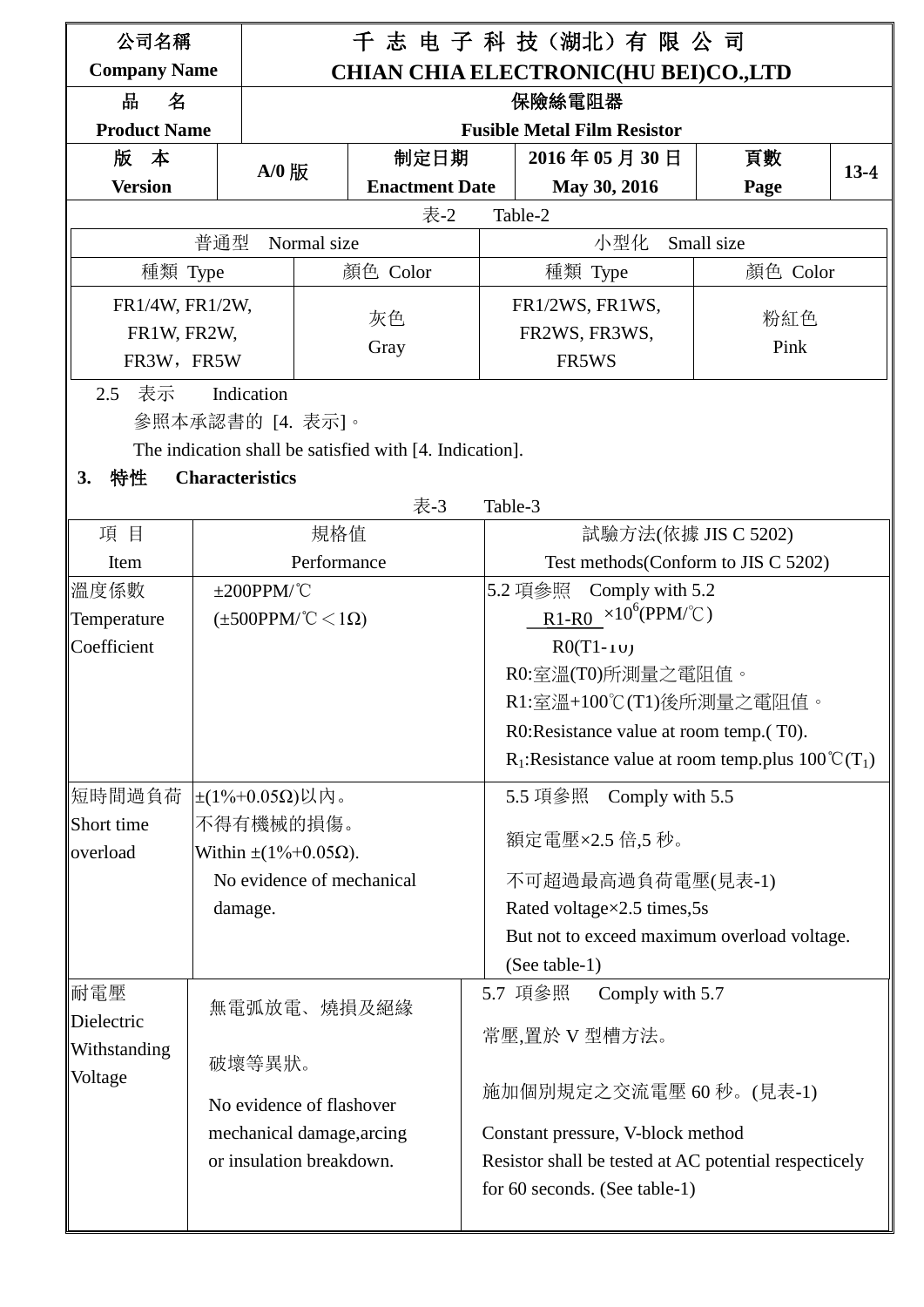| 公司名稱<br><b>Company Name</b> |                           |                                                             | 千 志 电 子 科 技 (湖北) 有 限 公 司                    |                                 |                                       |                                                 |                                                                                                                                 |           |          |
|-----------------------------|---------------------------|-------------------------------------------------------------|---------------------------------------------|---------------------------------|---------------------------------------|-------------------------------------------------|---------------------------------------------------------------------------------------------------------------------------------|-----------|----------|
| 쀼<br>名                      |                           |                                                             | <b>CHIAN CHIA ELECTRONIC(HU BEI)CO.,LTD</b> |                                 | 保險絲電阻器                                |                                                 |                                                                                                                                 |           |          |
| <b>Product Name</b>         |                           |                                                             |                                             |                                 |                                       | <b>Fusible Metal Film Resistor</b>              |                                                                                                                                 |           |          |
| 版 本                         |                           |                                                             | 制定日期                                        |                                 |                                       | 2016年05月30日                                     | 頁數                                                                                                                              |           |          |
| <b>Version</b>              |                           | $A/0$ 版                                                     | <b>Enactment Date</b>                       |                                 |                                       | May 30, 2016                                    | Page                                                                                                                            |           | $13 - 5$ |
|                             |                           |                                                             |                                             |                                 |                                       |                                                 |                                                                                                                                 |           |          |
| 項目                          |                           | 規格值                                                         |                                             |                                 |                                       | 試驗方法(依據 JIS C 5202)                             |                                                                                                                                 |           |          |
| Item                        |                           | Performance                                                 |                                             |                                 |                                       |                                                 | Test methods (Conform to JIS C 5202)                                                                                            |           |          |
|                             |                           |                                                             |                                             |                                 | 6.1 項參照                               | Comply with 6.1                                 |                                                                                                                                 |           |          |
|                             |                           |                                                             |                                             |                                 |                                       | 線徑 mm                                           | 引張力<br>ensile force                                                                                                             | 時<br>Time | 間        |
|                             |                           |                                                             |                                             | strength<br>引張強度                |                                       | Diameter                                        | N(kgf)                                                                                                                          |           |          |
|                             |                           |                                                             |                                             | Tensile                         |                                       | $\Phi$ 0.38mm~0.50mm                            | 5(0.51)                                                                                                                         |           | $10\pm1$ |
|                             |                           |                                                             |                                             |                                 |                                       | $\Phi$ 0.50mm~0.68 mm   10(1.02)                |                                                                                                                                 |           | second   |
|                             |                           |                                                             |                                             |                                 |                                       |                                                 | 扭轉強度: 自電阻體起約 6mm~6.5mm 處之端子                                                                                                     |           |          |
|                             |                           |                                                             |                                             |                                 |                                       |                                                 | 線,以約 0.75mm 曲率半徑彎曲 90 度,其次由彎曲處                                                                                                  |           |          |
| 端子強度                        |                           |                                                             | 端子不得斷裂及鬆弛。                                  |                                 |                                       |                                                 | 向端子線先端1.2±0.4mm處挾定端子引出軸,作回轉                                                                                                     |           |          |
| Terminal<br>strength        | No evidence of mechanical |                                                             |                                             | 軸,以約 5 秒時間沿直面回轉 360°再逆轉 360°,如此 |                                       |                                                 |                                                                                                                                 |           |          |
|                             | damage.                   |                                                             |                                             |                                 |                                       |                                                 | 施行回逆轉2次,不可發生折斷及鬆動現象。                                                                                                            |           |          |
|                             |                           |                                                             |                                             |                                 |                                       |                                                 | Torsion strength : To bend the lead wire at the point of                                                                        |           |          |
|                             |                           |                                                             |                                             |                                 |                                       |                                                 | about 6mm~6.5mm from resistor body. about $0.75$ mm<br>curvature radii to 90 <sup>o</sup> then catch the wire at $1.2\pm0.4$ mm |           |          |
|                             |                           |                                                             |                                             |                                 |                                       |                                                 | apart from the bend point end and turn it (clockwise)                                                                           |           |          |
|                             |                           |                                                             |                                             |                                 |                                       |                                                 | by 360 degrees perpendicular to the resistor axis at                                                                            |           |          |
|                             |                           |                                                             |                                             |                                 |                                       |                                                 | speed of same 5 seconds per turn, and do the same<br>counterclockwise again which constitute a whole turn.                      |           |          |
|                             |                           |                                                             |                                             |                                 |                                       |                                                 | Repeat the turn for 2 times without causing any break                                                                           |           |          |
|                             |                           |                                                             |                                             |                                 | and looseness.                        |                                                 |                                                                                                                                 |           |          |
| 焊錫耐熱性                       |                           | $±(1% +0.05Ω)$ 以内。                                          |                                             |                                 | 6.4 項參照                               | Comply with 6.4                                 |                                                                                                                                 |           |          |
| Resistance to               |                           | 不得有機械的損傷。                                                   |                                             |                                 |                                       |                                                 | 350±10℃, 3±0.5 秒, 試驗後放置半小時。                                                                                                     |           |          |
| soldering                   |                           | Within $\pm(1\% + 0.05\Omega)$<br>No evidence of mechanical |                                             |                                 | $350 \pm 10^{\circ}$ C, $3 \pm 0.5$ s | After test leave for 0.5h.                      |                                                                                                                                 |           |          |
| heat                        | damage.                   |                                                             |                                             |                                 |                                       |                                                 |                                                                                                                                 |           |          |
|                             |                           |                                                             |                                             |                                 | 6.5 項參照                               | Comply with 6.5                                 |                                                                                                                                 |           |          |
|                             |                           | 導線至少 95%以上新錫覆蓋。                                             |                                             |                                 |                                       | 焊錫溫度 : 255±5℃。                                  |                                                                                                                                 |           |          |
| 焊錫附著性<br>Solderability      |                           |                                                             | Covered with new solder by 95%              |                                 |                                       | 浸錫時間: 3±1.0 秒。                                  |                                                                                                                                 |           |          |
|                             |                           | at least.                                                   |                                             |                                 |                                       | Test temperature of solder: $255\pm5^{\circ}$ C |                                                                                                                                 |           |          |
|                             |                           |                                                             |                                             |                                 |                                       | Dipping time in solder: $3\pm1.0s$              |                                                                                                                                 |           |          |
|                             |                           |                                                             |                                             |                                 |                                       |                                                 |                                                                                                                                 |           |          |
|                             |                           |                                                             |                                             |                                 |                                       |                                                 |                                                                                                                                 |           |          |
|                             |                           |                                                             |                                             |                                 |                                       |                                                 |                                                                                                                                 |           |          |
|                             |                           |                                                             |                                             |                                 |                                       |                                                 |                                                                                                                                 |           |          |
|                             |                           |                                                             |                                             |                                 |                                       |                                                 |                                                                                                                                 |           |          |
|                             |                           |                                                             |                                             |                                 |                                       |                                                 |                                                                                                                                 |           |          |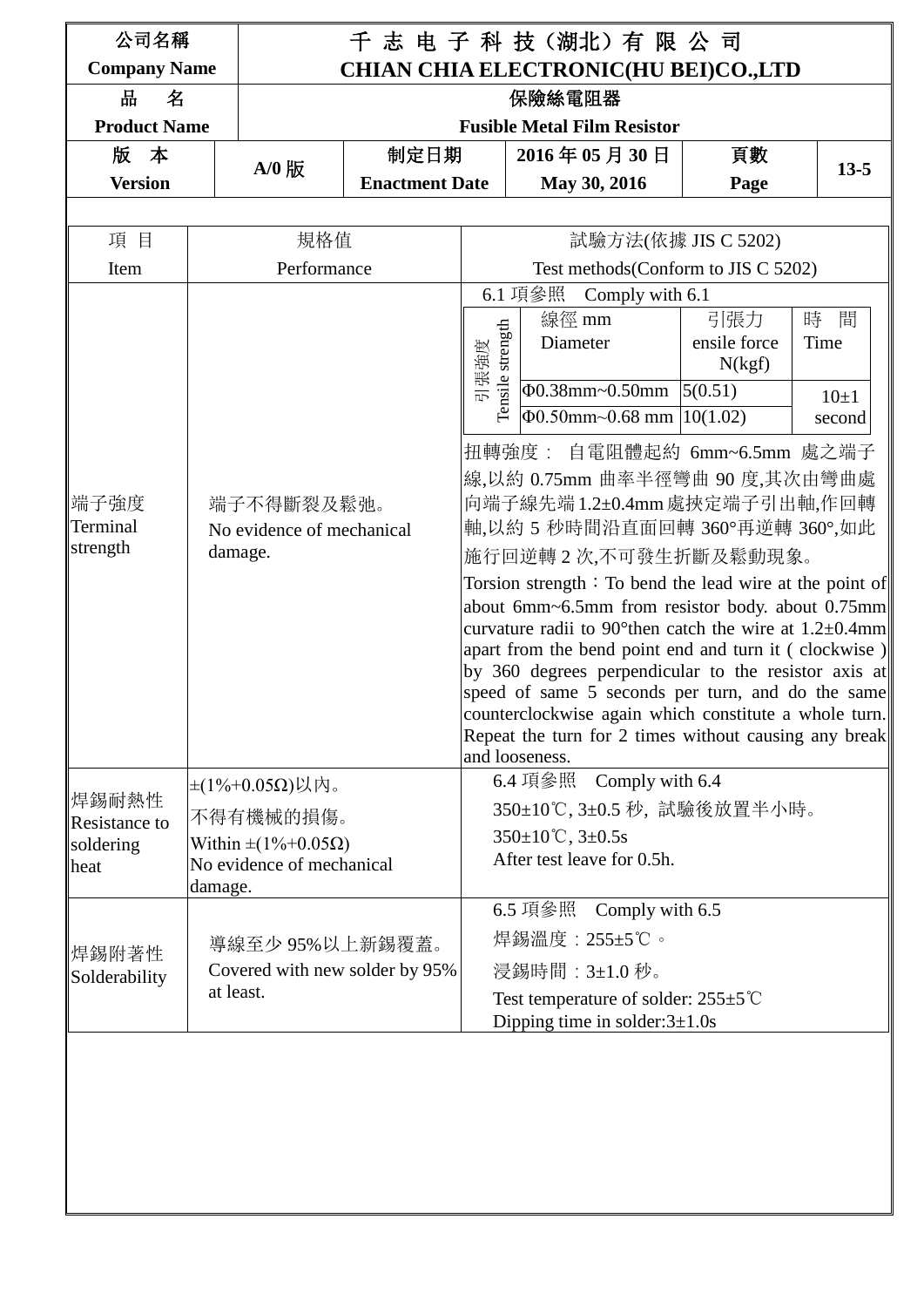| 公司名稱                                                                |      |                                         | 千志 电子科技(湖北)有限公司                                                                                                                                    |                                |                                                                      |                                             |                          |                                                |        |  |
|---------------------------------------------------------------------|------|-----------------------------------------|----------------------------------------------------------------------------------------------------------------------------------------------------|--------------------------------|----------------------------------------------------------------------|---------------------------------------------|--------------------------|------------------------------------------------|--------|--|
| <b>Company Name</b>                                                 |      |                                         |                                                                                                                                                    |                                |                                                                      |                                             |                          | <b>CHIAN CHIA ELECTRONIC(HU BEI)CO.,LTD</b>    |        |  |
| 쀼<br>名                                                              |      |                                         |                                                                                                                                                    |                                |                                                                      | 保險絲電阻器                                      |                          |                                                |        |  |
| <b>Product Name</b>                                                 |      |                                         |                                                                                                                                                    |                                |                                                                      | <b>Fusible Metal Film Resistor</b>          |                          |                                                |        |  |
| 版 本                                                                 |      | $A/0$ 版                                 | 制定日期                                                                                                                                               |                                |                                                                      | 2016年05月30日                                 |                          | 頁數                                             | $13-6$ |  |
| <b>Version</b>                                                      |      |                                         | <b>Enactment Date</b>                                                                                                                              |                                |                                                                      | May 30, 2016                                |                          | Page                                           |        |  |
|                                                                     |      |                                         |                                                                                                                                                    |                                |                                                                      |                                             |                          |                                                |        |  |
| 項目                                                                  |      | 規格值                                     | 試驗方法(依據 JIS C 5202)<br>Test methods (Conform to JIS C 5202)                                                                                        |                                |                                                                      |                                             |                          |                                                |        |  |
| Item                                                                |      | Performance                             |                                                                                                                                                    |                                |                                                                      |                                             |                          |                                                |        |  |
| 耐溶劑性                                                                |      | 塗裝及色碼不得脫落。                              | 6.9 項參照 Comply with 6.9<br>放入酒精溶劑之超音波機內, 保持3分鐘。                                                                                                    |                                |                                                                      |                                             |                          |                                                |        |  |
| Resistance to                                                       |      |                                         |                                                                                                                                                    |                                |                                                                      |                                             |                          |                                                |        |  |
| solvent                                                             |      |                                         | No deterioration of protective<br>Specimens shall be immersed in a bath of<br>coating and markings.<br>isoproalcohol completely for 3 minutes with |                                |                                                                      |                                             |                          |                                                |        |  |
|                                                                     |      |                                         |                                                                                                                                                    |                                |                                                                      | ultrasonic.                                 |                          |                                                |        |  |
|                                                                     |      |                                         | 7.4 項參照 Comply with 7.4                                                                                                                            |                                |                                                                      |                                             |                          |                                                |        |  |
|                                                                     |      | $\pm(5\%+0.05\Omega)\cup \mathcal{R}$ 。 | 低溫側: -55℃/30分, 室溫: 10~15分鐘                                                                                                                         |                                |                                                                      |                                             |                          |                                                |        |  |
| 溫度循環                                                                |      | 不得有機械的損傷。                               |                                                                                                                                                    | 高溫側 : +80℃/30 分, 室溫 : 10~15 分鐘 |                                                                      |                                             |                          |                                                |        |  |
| Temperature                                                         |      | Within $\pm (5\% + 0.05\Omega)$         |                                                                                                                                                    |                                | 5回                                                                   |                                             |                          |                                                |        |  |
| cycle                                                               |      | No evidence of mechanical               |                                                                                                                                                    |                                |                                                                      |                                             |                          | Low side: -55°C/30min, Room temp.: 10 to 15min |        |  |
|                                                                     |      | damage.                                 |                                                                                                                                                    |                                | High side: $80^{\circ}$ C/30min, Room temp.: 10 to 15min<br>5 cycles |                                             |                          |                                                |        |  |
|                                                                     |      |                                         |                                                                                                                                                    |                                |                                                                      | 7.9 項參照                                     | Comply with 7.9          |                                                |        |  |
| 耐濕負荷壽命                                                              |      |                                         |                                                                                                                                                    |                                |                                                                      |                                             |                          | 40±2℃, 濕度 90~95%, 1000 小時                      |        |  |
| Load life in                                                        |      | $±$ (5%+0.05Ω)以内。                       |                                                                                                                                                    |                                |                                                                      |                                             |                          | 定格電壓(90 分鐘 ON, 30 分鐘 OFF)                      |        |  |
| humidity                                                            |      | Within $\pm(5\%+0.05\Omega)$            |                                                                                                                                                    |                                |                                                                      | 40±2℃, 90 to 95%RH, 1000h                   |                          |                                                |        |  |
|                                                                     |      |                                         |                                                                                                                                                    |                                |                                                                      |                                             |                          | Rated voltage (90 min ON, 30 min OFF)          |        |  |
|                                                                     |      |                                         |                                                                                                                                                    |                                |                                                                      | 7.10 項參照 Comply with 7.10<br>70±3℃, 1000 小時 |                          |                                                |        |  |
| 負荷壽命                                                                |      | $\pm$ (5%+0.05Ω)以内。                     |                                                                                                                                                    |                                |                                                                      |                                             |                          | 定格電壓(90 分鐘 ON, 30 分鐘 OFF)                      |        |  |
| Load life                                                           |      | Within $\pm(5\% + 0.05\Omega)$          |                                                                                                                                                    |                                |                                                                      | $70 \pm 3$ °C, 1000h                        |                          |                                                |        |  |
|                                                                     |      |                                         |                                                                                                                                                    |                                |                                                                      |                                             |                          | Rated voltage (90 min ON, 30 min OFF)          |        |  |
|                                                                     |      |                                         |                                                                                                                                                    |                                |                                                                      |                                             |                          |                                                |        |  |
|                                                                     |      | 倍數                                      |                                                                                                                                                    |                                |                                                                      |                                             |                          | 熔斷時間                                           |        |  |
| 額定電力                                                                |      | <b>Times</b>                            | $\times$ 12                                                                                                                                        | $\times 16$                    |                                                                      | $\times 25$                                 | $\times 32$              | Fusing time                                    |        |  |
| <b>Power Rating</b>                                                 |      |                                         |                                                                                                                                                    |                                |                                                                      |                                             |                          |                                                |        |  |
| 1/4W                                                                |      |                                         |                                                                                                                                                    |                                |                                                                      |                                             |                          |                                                |        |  |
|                                                                     | 1/2W |                                         |                                                                                                                                                    |                                |                                                                      |                                             |                          | 60 秒以下                                         |        |  |
|                                                                     | 1W   |                                         | $10.1\Omega \sim 1K\Omega$                                                                                                                         | $2.1\Omega \sim 10\Omega$      |                                                                      | $1.1\Omega \sim 2\Omega$                    | $0.1\Omega \sim 1\Omega$ | Under 60 sec.                                  |        |  |
|                                                                     | 2W   |                                         |                                                                                                                                                    |                                |                                                                      |                                             |                          |                                                |        |  |
|                                                                     | 3W   |                                         |                                                                                                                                                    |                                |                                                                      |                                             |                          |                                                |        |  |
| *熔斷電壓=√(額定功率 ×阻抗值 ×倍數)                                              |      |                                         |                                                                                                                                                    |                                |                                                                      |                                             |                          |                                                |        |  |
| *Fusing Voltage = $\sqrt{P}$ ower rating × Resistance value × Times |      |                                         |                                                                                                                                                    |                                |                                                                      |                                             |                          |                                                |        |  |
| *熔斷試驗後阻值變化,為試驗前 100 倍以上為合格.                                         |      |                                         |                                                                                                                                                    |                                |                                                                      | Resistance value $>100$ times               |                          |                                                |        |  |
|                                                                     |      |                                         |                                                                                                                                                    |                                |                                                                      |                                             |                          |                                                |        |  |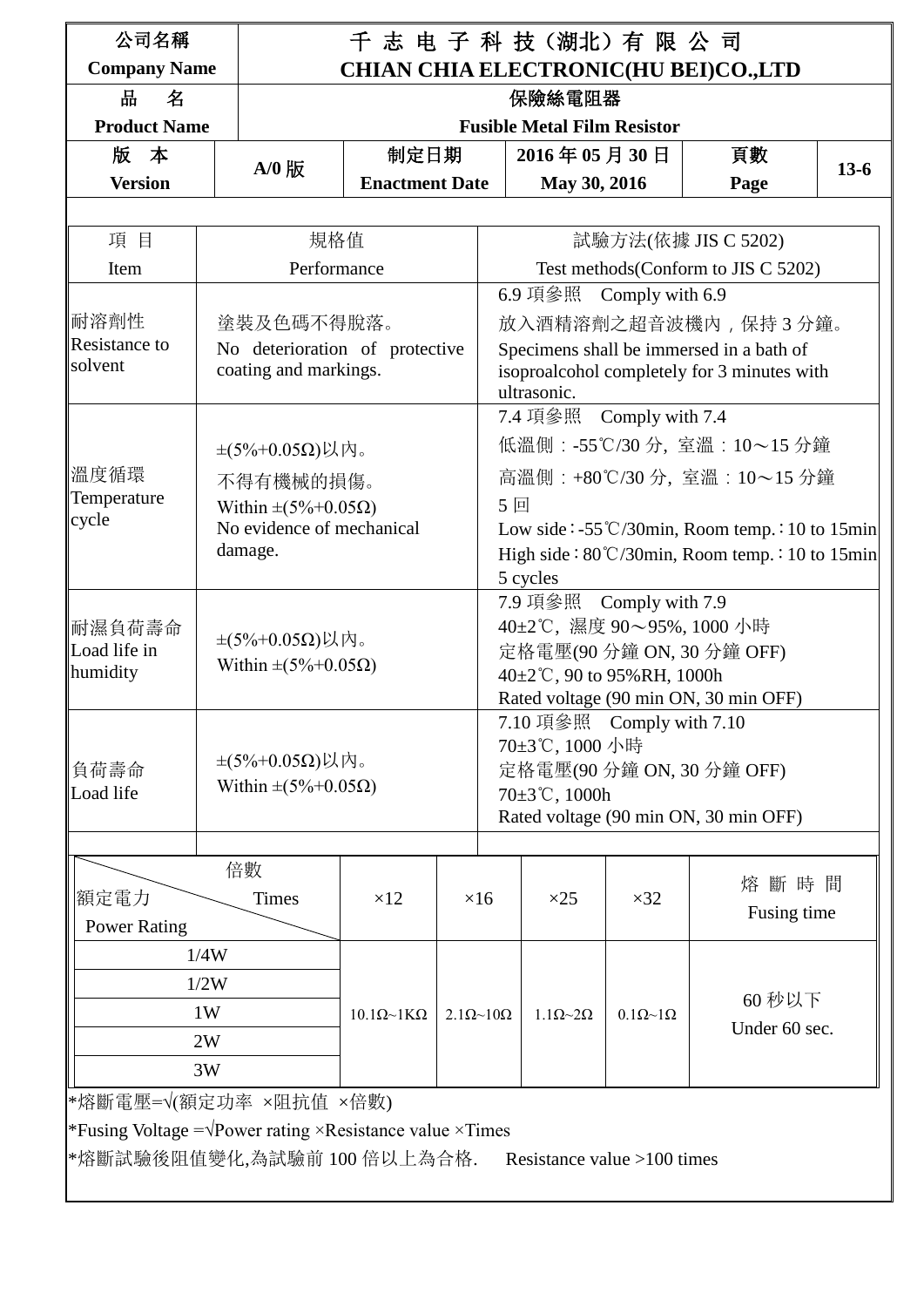| 公司名稱                |         |                                             | 千志 电子科技(湖北)有限公司                    |      |          |  |  |  |
|---------------------|---------|---------------------------------------------|------------------------------------|------|----------|--|--|--|
| <b>Company Name</b> |         | <b>CHIAN CHIA ELECTRONIC(HU BEI)CO.,LTD</b> |                                    |      |          |  |  |  |
| 名<br>쀼              |         |                                             | 保險絲電阻器                             |      |          |  |  |  |
| <b>Product Name</b> |         |                                             | <b>Fusible Metal Film Resistor</b> |      |          |  |  |  |
| 版 本                 | $A/0$ 版 | 制定日期                                        | 2016年05月30日                        | 頁數   | $13 - 7$ |  |  |  |
| <b>Version</b>      |         | <b>Enactment Date</b>                       | May 30, 2016                       | Page |          |  |  |  |

## **4.** 表示 **Indication**

色碼 Color Code

| 顏色 Color          | 第1數字                      | 第2數字           | 倍<br>率          | 誤差率                            | 區<br>分                           |
|-------------------|---------------------------|----------------|-----------------|--------------------------------|----------------------------------|
|                   | 1 <sup>st</sup><br>figure | $2nd$ figure   | Multiplier      | Tolerance                      | Distinguish                      |
| 黑<br><b>Black</b> | $\overline{0}$            | $\overline{0}$ | 10 <sup>0</sup> |                                |                                  |
| 棕 Brown           | $\mathbf 1$               | 1              | 10 <sup>1</sup> | $\pm 1\%$<br>(F)               |                                  |
| 紅 Red             | $\overline{2}$            | $\overline{2}$ | 10 <sup>2</sup> | $\pm 2\%$<br>$\left( G\right)$ |                                  |
| 橙<br>Orange       | 3                         | 3              | 10 <sup>3</sup> |                                |                                  |
| 黃<br>Yellow       | $\overline{4}$            | $\overline{4}$ | 10 <sup>4</sup> |                                | 白色,表示保險絲電阻<br>FUS type in 'White |
| 綠<br>Green        | 5                         | 5              | 10 <sup>5</sup> |                                |                                  |
| 藍<br>Blue         | 6                         | 6              | 10 <sup>6</sup> |                                |                                  |
| 紫<br>Violet       | 7                         | 7              | 10 <sup>7</sup> |                                |                                  |
| 灰<br>Gray         | 8                         | 8              |                 |                                |                                  |
| White             | 9                         | 9              |                 |                                |                                  |
| 金<br>Gold         |                           |                | $10^{-1}$       | ±5%<br>(J)                     |                                  |
| 銀<br>Silver       |                           |                | $10^{-2}$       |                                |                                  |
| Plain<br>無        |                           |                |                 |                                |                                  |
|                   |                           |                |                 |                                |                                  |
|                   | $5\%$<br>5-Band code      |                |                 |                                |                                  |

╢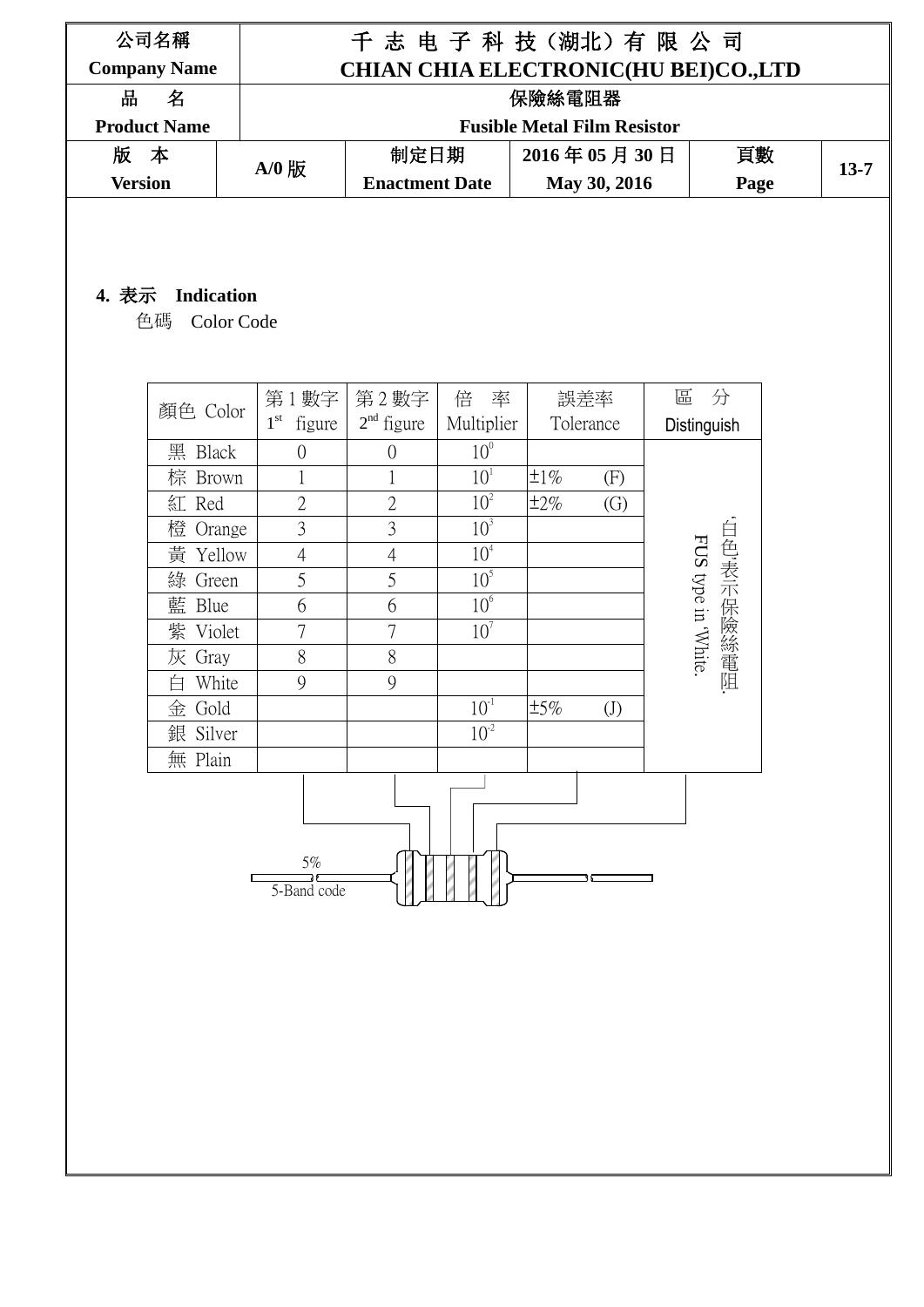| 公司名稱<br><b>Company Name</b> |                   |            |                                                                | 千志 电子科技(湖北)有限公司                    | <b>CHIAN CHIA ELECTRONIC(HU BEI)CO.,LTD</b> |                    |          |
|-----------------------------|-------------------|------------|----------------------------------------------------------------|------------------------------------|---------------------------------------------|--------------------|----------|
| 쀼<br>名                      |                   |            |                                                                | 保險絲電阻器                             |                                             |                    |          |
| <b>Product Name</b>         |                   |            |                                                                | <b>Fusible Metal Film Resistor</b> |                                             |                    |          |
| 版<br>本                      | $A/0$ 版           |            | 制定日期                                                           | 2016年05月30日                        |                                             | 頁數                 | $13 - 8$ |
| <b>Version</b>              |                   |            | <b>Enactment Date</b>                                          | May 30, 2016                       |                                             | Page               |          |
|                             |                   |            | 第5 道色碼,白色'表示保險絲電阻.<br>The 5th color band; FUS type in 'White'. | ød                                 |                                             |                    |          |
|                             | $\bf H$           |            | L                                                              | H                                  |                                             |                    |          |
|                             |                   |            |                                                                |                                    | 單位:mm<br>Unit: mm                           |                    |          |
| 種 類                         | Type              |            | 尺                                                              | 寸                                  | Dimensions                                  |                    |          |
| 普通型<br>Normal Size          | 小型化<br>Small Size | $I\pm 2.0$ | L±1.0                                                          | $\Psi$ D                           | $\psi$ d $\pm$ 0.05                         | H <sup>±</sup> 2.0 |          |
| <b>FR1/4W</b>               | <b>FR1/2WS</b>    | 60         | 6.5                                                            | $2.3\pm 0.5$                       | 0.43                                        | 26                 |          |
| <b>FR1/2W</b>               | FR1WS             | 60         | 9.0                                                            | $3.2 \pm 0.5$                      | 0.50                                        | 26                 |          |
|                             |                   | 60         | 11.5                                                           | $4.5 \pm 1.0$                      | 0.68                                        | 25                 |          |
| FR1W                        | FR2WS             | 73         | 11.5                                                           | $4.5 \pm 1.0$                      | 0.68                                        | 31                 |          |
|                             |                   | 60         | 15.5                                                           | $5.0 \pm 1.0$                      | 0.68                                        | 23                 |          |
| FR <sub>2</sub> W           | FR3WS             | 81         | 15.5                                                           | $5.0 \pm 1.0$                      | 0.68                                        | 33                 |          |
| FR3W                        | FR5WS             | 94         | 17.5                                                           | $6.0 \pm 1.0$                      | 0.68                                        | 38                 |          |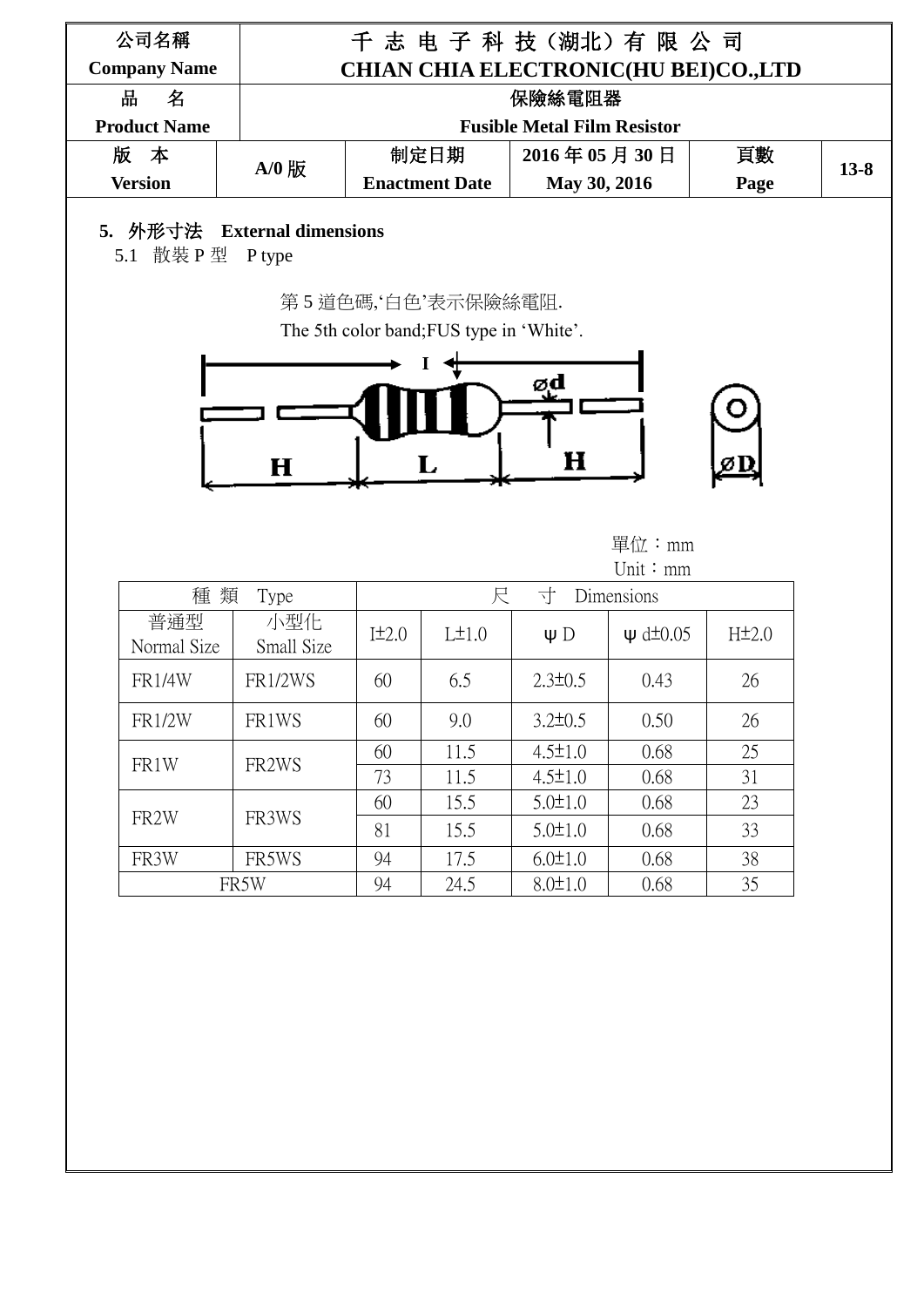| 名<br>쀼                   |                          |                 |                |                               |                                    | 保險絲電阻器          |                                 |           |                      |           |            |                     |
|--------------------------|--------------------------|-----------------|----------------|-------------------------------|------------------------------------|-----------------|---------------------------------|-----------|----------------------|-----------|------------|---------------------|
| <b>Product Name</b>      |                          |                 |                |                               | <b>Fusible Metal Film Resistor</b> |                 |                                 |           |                      |           |            |                     |
| 版<br>本<br><b>Version</b> |                          | $A/0$ 版         |                | 制定日期<br><b>Enactment Date</b> |                                    |                 | 2016年05月30日                     |           |                      | 頁數        |            | $13-9$              |
|                          |                          |                 |                |                               |                                    |                 | May 30, 2016                    |           |                      | Page      |            |                     |
|                          | 5.2 帶裝 Axial Lead Taping |                 |                |                               |                                    |                 |                                 |           |                      |           |            |                     |
|                          | Txx Type                 |                 | R.<br>T        | e<br>L1                       | L2<br>L                            |                 | R<br>${\bf P}$<br>Z<br>$\div$ S |           |                      |           | 單位:mm      |                     |
|                          | 種類 Type                  |                 |                |                               | 尺                                  | 寸               | Dimensions                      |           |                      |           | Unit: $mm$ |                     |
| 普通型<br>Normal Size       | 小型化<br>Small Size        | 帶狀<br>Taping    | L              | W                             | P                                  | $L1-L2$<br>Max. | $\mathsf T$                     | Z<br>Max. | $\mathsf{R}$<br>Max. | t<br>Max. | e<br>Max.  | $\mathsf S$<br>Max. |
| <b>FR1/4W</b>            | FR1/2WS                  | T <sub>26</sub> | $6.5 \pm 0.5$  | $26^{+1}_{-0}$                | 5 ± 0.5                            | 0.5             | $6 + 0.5$                       | 1.2       | 0                    | $3.0\,$   | 0.6        | 0.5                 |
|                          |                          | <b>T52</b>      | $6.5 \pm 0.5$  | $52 \pm 1.0$                  | 5 ± 0.5                            | 1.0             | $6 + 0.5$                       | 1.2       | $\mathbf 0$          | 3.0       | 0.6        | 0.5                 |
|                          | FR1WS                    | T <sub>52</sub> | $9.0 \pm 1.0$  | $52 \pm 1.0$                  | 5 ± 0.5                            | 1.0             | $6 + 0.5$                       | 1.2       | 0                    | 3.0       | 0.6        | 0.5                 |
| <b>FR1/2W</b>            |                          | <b>T52</b>      | $11.5 \pm 1.0$ | $52 \pm 1.0$                  | $5 \pm 0.5$                        | 1.0             | $6 + 0.5$                       | 1.2       | $\mathbf 0$          | 3.0       | 0.6        | 0.5                 |
|                          |                          | T65             | $11.5 \pm 1.0$ | 65±1.0                        | $5 \pm 0.5$                        | 1.0             | $6 + 0.5$                       | 1.2       | $\mathbf 0$          | 3.0       | 0.6        | 0.5                 |
| FR1W                     | FR2WS                    |                 |                | $52 \pm 1.0$                  | $10 \pm 0.5$                       | 1.0             | 6±0.5                           | 1.2       | $\mathbf 0$          | 3.0       | 0.6        | 0.5                 |
|                          |                          | <b>T52</b>      | $15.5 \pm 1.0$ |                               |                                    |                 |                                 | 1.2       | 0                    | 3.0       | 0.6        | 0.5                 |
| FR <sub>2</sub> W        | FR3WS                    | T73             | $15.5 \pm 1.0$ | 73±1.0                        | 10 <sup>±</sup> 0.5                | 1.0             | $6 + 0.5$                       |           |                      |           |            |                     |
| FR3W                     | FR5WS                    | T84             | $17.5 \pm 1.5$ | 84±1.0                        | 10±0.5                             | 1.0             | $6 + 0.5$                       | 1.2       | $\mathbf 0$          | 3.0       | 0.6        | 0.5                 |
|                          | FR5W                     | T84             | $24.5 \pm 1.5$ | 84±1.0                        | 10±0.5                             | 1.0             | $6 + 0.5$                       | 1.2       | $\mathbf 0$          | 3.0       | 0.6        | 0.5                 |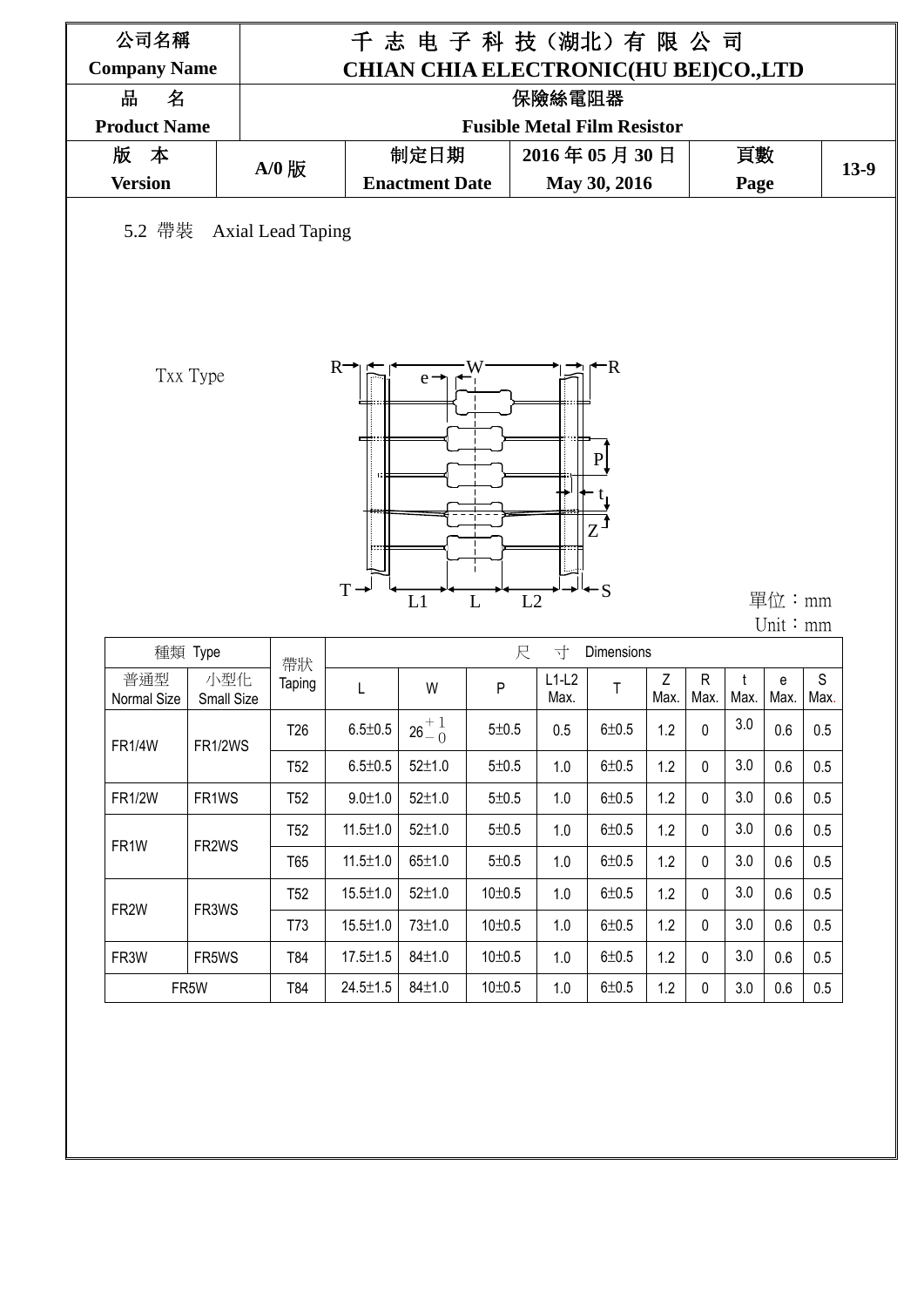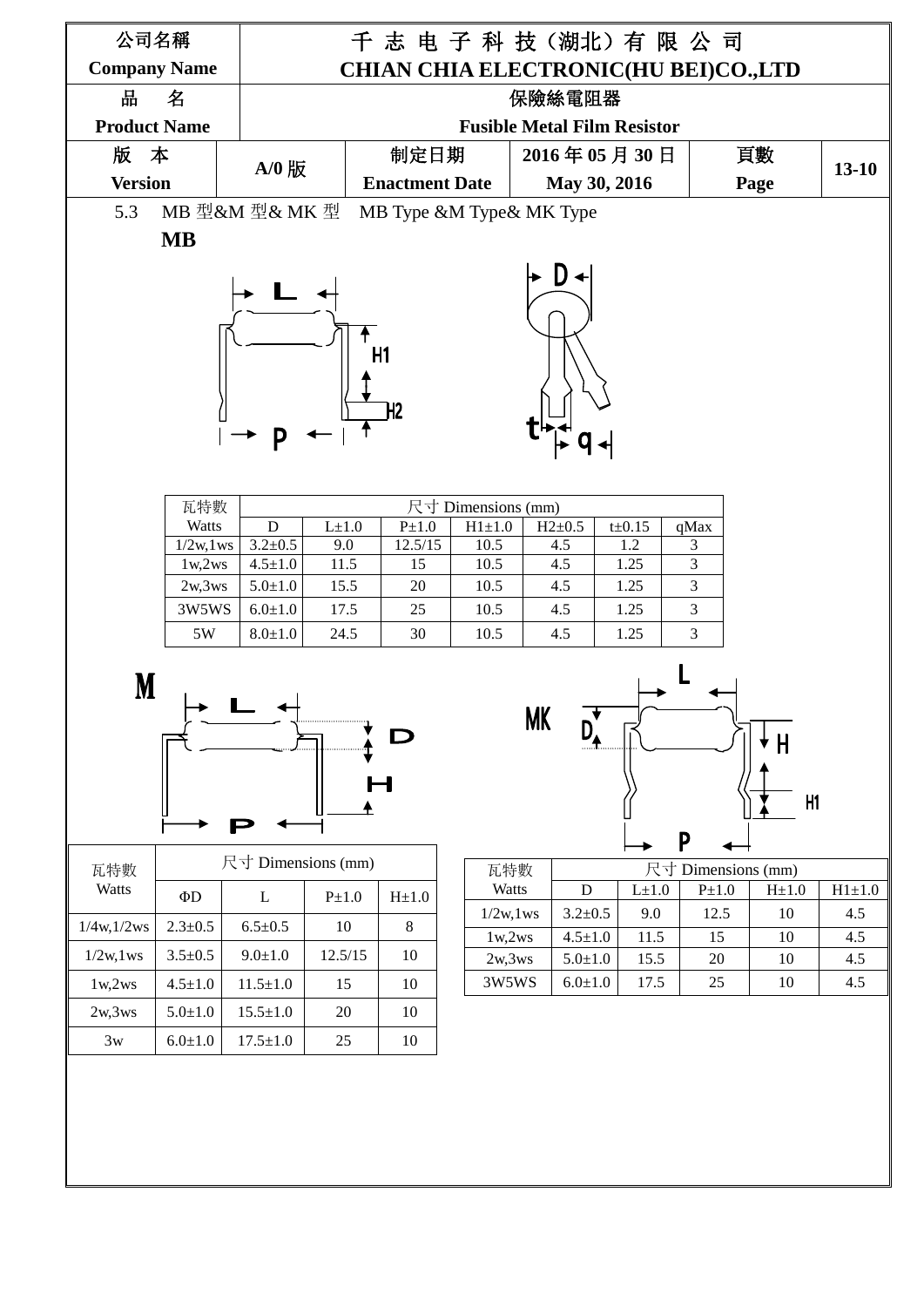| 公司名稱                |                  |                                      | 千志 电子科技(湖北)有限公司            |      |           |  |  |  |  |
|---------------------|------------------|--------------------------------------|----------------------------|------|-----------|--|--|--|--|
| <b>Company Name</b> |                  | CHIAN CHIA ELECTRONIC(HU BEI)CO.,LTD |                            |      |           |  |  |  |  |
| 出<br>名              |                  | 保險絲電阻器                               |                            |      |           |  |  |  |  |
| <b>Product Name</b> |                  | <b>Fusible Metal Film Resistor</b>   |                            |      |           |  |  |  |  |
| 版 本                 | $A/0$ 版          | 制定日期                                 | 2016年05月30日                | 頁數   | $13 - 11$ |  |  |  |  |
| <b>Version</b>      |                  | <b>Enactment Date</b>                | May 30, 2016               | Page |           |  |  |  |  |
| 5.4                 | F 型&FK2 型& FKK 型 |                                      | F Type & FK2Type& FKK Type |      |           |  |  |  |  |
| F                   | H1               | FK <sub>2</sub>                      |                            |      |           |  |  |  |  |

| 瓦特數           |               | 尺寸 Dimensions (mm) |            |          |            |
|---------------|---------------|--------------------|------------|----------|------------|
| Watts         | ΦD            | $L\pm 1.0$         | $P\pm 2.0$ | Е<br>Max | $H\pm 1.0$ |
| $1/2w$ , 1 ws | $3.2 \pm 0.5$ | 9.0                | 6          | 3.5      | $5 - 8$    |
| 1w,2ws        | $4.5 \pm 1.0$ | 11.5               | 8          | 3.5      | $5 - 8$    |
| 2w.3ws        | $5.0 \pm 1.0$ | 15.5               | 8          | 3.5      | $5 - 8$    |
| 3w            | $6.0 \pm 1.0$ | 17.5               | 8          | 3.5      | $5 - 8$    |

| 瓦特數           |               | 尺寸 Dimensions (mm) |            |       |            |  |  |  |  |
|---------------|---------------|--------------------|------------|-------|------------|--|--|--|--|
| Watts         | ΦD            | $L\pm 1.0$         | $P\pm 2.0$ | E Max | $H\pm 1.0$ |  |  |  |  |
| $1/2w$ , 1 ws | $3.2 \pm 0.5$ | 9.0                | 6          | 3.5   | $5 - 8$    |  |  |  |  |
| 1w,2ws        | $4.5 \pm 1.0$ | 11.5               | 8          | 3.5   | $5 - 8$    |  |  |  |  |
| 2w.3ws        | $5.0 \pm 1.0$ | 15.5               | 8          | 3.5   | $5 - 8$    |  |  |  |  |
| 3w            | $6.0 \pm 1.0$ | 17.5               | 8          | 3.5   | $5 - 8$    |  |  |  |  |

 $\mathbf{f} \mathbf{X}$ 



| 瓦特数          |               |            | 尺寸 Dimensions(mm) |       |          |            |
|--------------|---------------|------------|-------------------|-------|----------|------------|
| Watts        | ΦD            | $L\pm 1.0$ | $P_{\pm}1.0$      | E Max | $H1+1.0$ | $H2\pm1.0$ |
| $1/2w$ , lws | $3.2 \pm 0.5$ | 9.0        | $5 - 7$           | 3.5   | 8        | 4.5        |
| 1w,2ws       | $4.5 \pm 1.0$ | 11.5       | $5-9$             | 3.5   | 8        | 4.5        |
| 2w,3ws       | $5.0 \pm 1.0$ | 15.5       | $5-9$             | 3.5   | 8        | 4.5        |
| 3w           | $6.0 \pm 1.0$ | 17.5       | $5 - 10$          | 3.5   | 8        | 4.5        |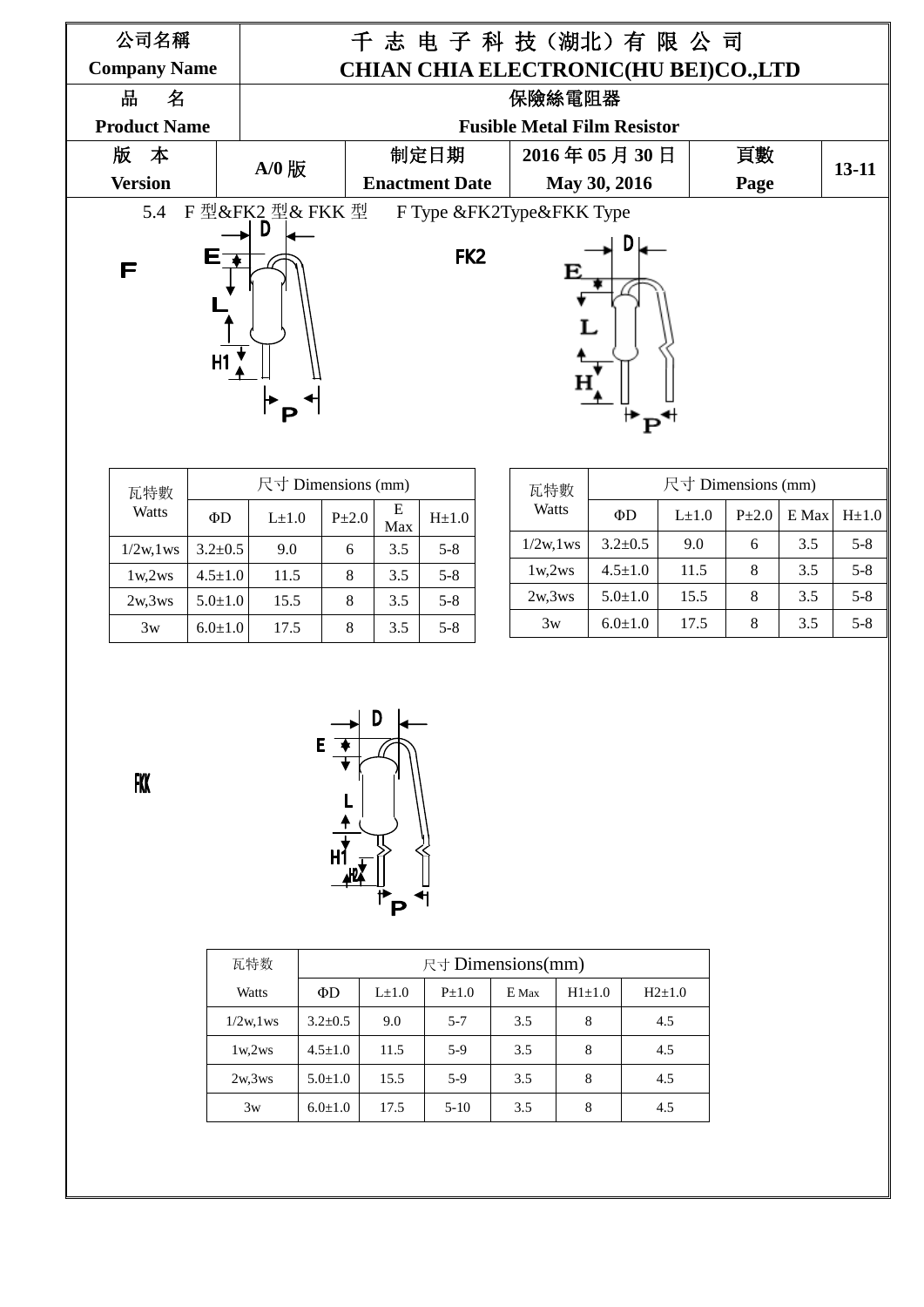